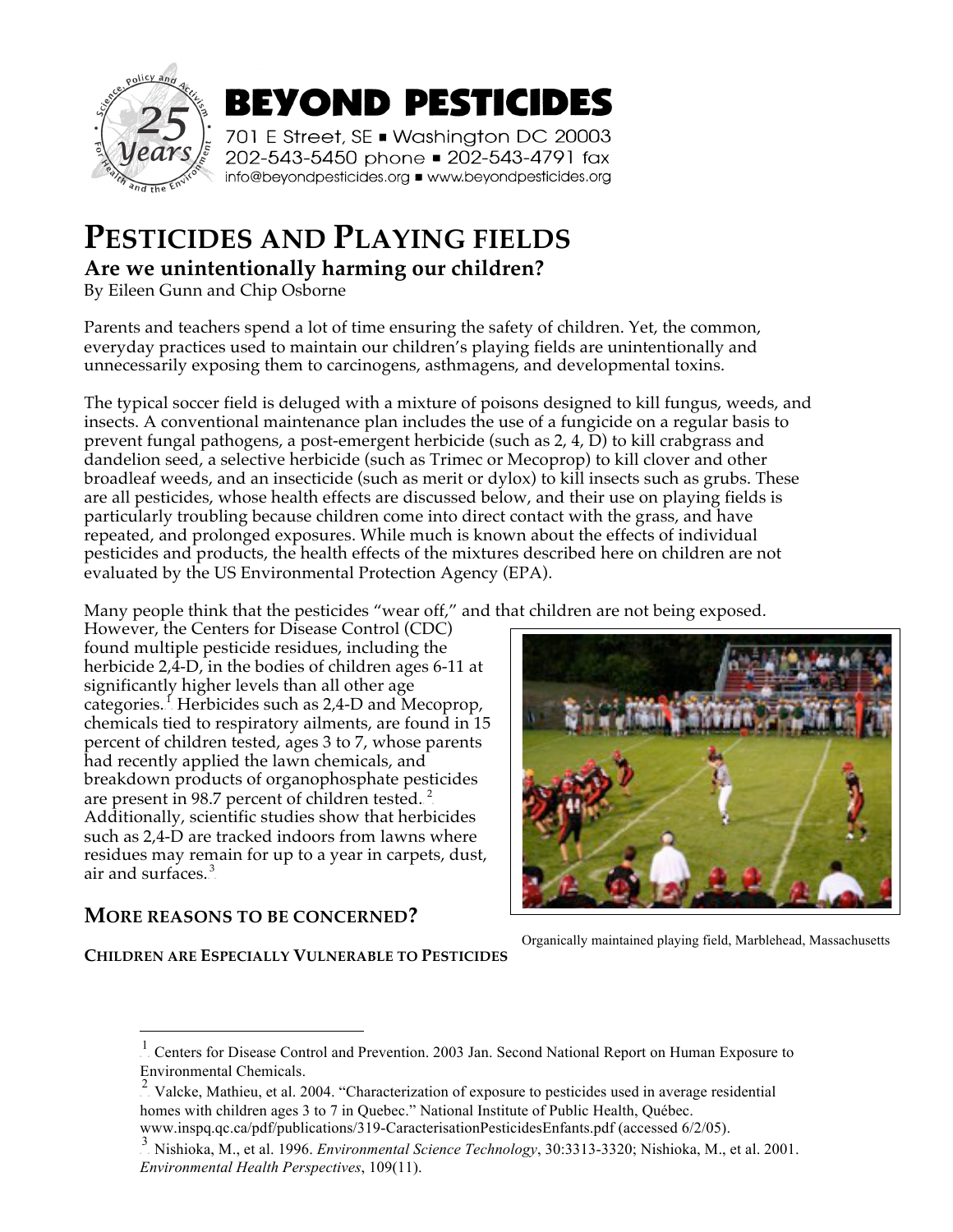- $\sqrt{\ }$  The National Academy of Sciences reports that children are more susceptible than adults to pesticides and other environmental toxins. This is because. pound for pound, children take in more pesticides relative to their body weight, their detoxification system is not fully developed and their developing organ systems are more vulnerable.<sup>4</sup>
- $\sqrt{FPA}$  concurs that children take in more pesticides relative to body weight than adults and have developing organ systems that are more vulnerable and less able to detoxify toxic chemicals.<sup>5</sup>

#### **CHILDREN, CANCER AND PESTICIDES**

- $\sqrt{\frac{1}{1}}$  Of all 99 human studies done on lymphoma and pesticides, the Lymphoma Foundation of America found 75 show a connection between exposure to pesticides and lymphomas.  $\raisebox{.5pt}{\scriptsize$\circ$}$
- √ A study published in the *Journal of the National Cancer Institute* found that household and garden pesticide use can increase the risk of childhood leukemia as much as seven-fold.<sup>7</sup>
- $\sqrt{\overline{A}}$  study published by the American Cancer Society found an increased risk for non-Hodgkins Lymphoma (NHL) for subjects exposed to common herbicides and fungicides, particularly mecoprop (MCPP). People exposed to glyphosate (Roundup) are 2.7 times more likely to develop  $\text{NHL}$ .<sup>8</sup>

#### **CHILDREN, ASTHMA AND PESTICIDES**

 $\overline{a}$ 

- $\sqrt{\phantom{a}}$  Pesticides, along with other environmental factors, cause and trigger asthma. $^{\circ}$
- √ Common herbicides, 2,4-D, mecoprop, dicamba, (often found together as Trimec) and glyphosate (Round Up) are respiratory irritants that can cause irritation to skin and mucous membranes, chest burning, coughing, nausea and vomiting.<sup>10</sup>
- $\sqrt{4}$  A 2004 peer-reviewed study found that young infants and toddlers exposed to herbicides (weed killers) within their first year of life were four and a half times more likely to develop asthma by the age of five, and almost two and a half times more likely when exposed to insecticides. $^{11}$

#### **CHILDREN, LEARNING AND DEVELOPMENTAL DISORDERS AND PESTICIDES**

<sup>&</sup>lt;sup>4</sup>. National Research Council, National Academy of Sciences. 1993. Pesticides in the Diets of Infants and *Children*, National Academy Press, Washington, DC: 184-185.

<sup>&</sup>lt;sup>5</sup> US EPA, Office of the Administrator, *Environmental Health Threats to Children*, EPA 175-F-96-001, September 1996.

<sup>&</sup>lt;sup>6</sup> Osburn, Susan. 2001. *Do Pesticides Cause Lymphoma?* Lymphoma Foundation of America, Chevy Chase, MD.

 $\frac{7}{1}$  Lowengart, R. et al. 1987. "Childhood Leukemia and Parent's Occupational and Home Exposures," *Journal of the National Cancer Institute* 79:39.

<sup>&</sup>lt;sup>8</sup>. Hardell, L., et al. 1999 Mar. "A Case-Control Study of Non-Hodgkin Lymphoma and Exposure to Pesticides," *J of the Am Cancer Soc*, (85):6. p.1353.

<sup>&</sup>lt;sup>9</sup> Box, S. et al. 1996. "A Systemic Reaction Following Exposure To a Pyrethroid Insecticide." *Hum Exp Toxicol* 15:389-90; Eskenazi, B., et al. 1999. "Exposures of Children to Organophosphate Pesticides and Their Potential Adverse health Effects." *Environmental Health Perspectives* 107(Supp 3):409-419; Reigart, J. et al. 1999. *Recognition and Management of Pesticide Poisonings*. 5th edition. U.S. EPA 735-R-98-003; Senthilselvan, A., et al. 1992. "Association of Asthma With Use of Pesticides: Results of a cross-sectional survey of farmers." *American Review of Respiratory Disease* 146:884-887; Underner M, et al. 1987. "Occupational Asthma in the Rural Environment." *Rev Pneumonol Clin* 43:26-35; Wagner, S. 2000. "Asthma the Breathtaking Disease," Johns Hopkins School Of Public Health.

http://www.jhsph.edu/publichealthnews/Mag\_Fall02/Asthma.html; Weiner, A. 1961. "Bronchial Asthma Due To The Organic Phosphate Insecticides." *Ann Allergy* 15: 211-212.

 $10$  U.S. EPA material safety data sheets

<sup>&</sup>lt;sup>11</sup>. Salam, MT, et al. 2003. "Early Life Environmental Risk Factors for Asthma: Findings from the Children's Health Study." **Environmental Health Perspectives**. 112(6): 760.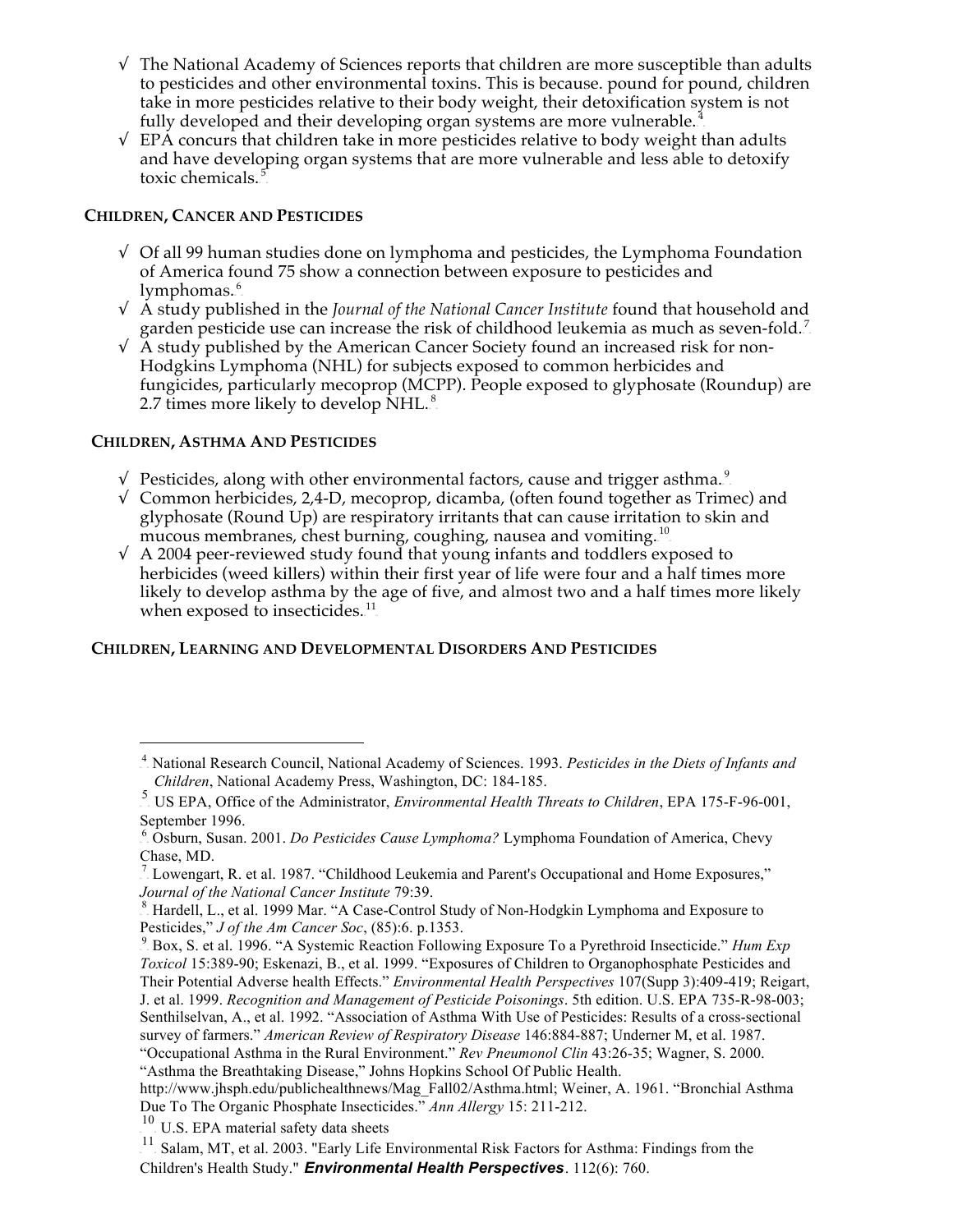- $\sqrt{ }$  A report by the National Academy of Sciences indicates that as many as 25 percent of all developmental disabilities in children may be caused by environmental factors.<sup>12</sup>
- $\sqrt{4}$  A 2002 peer-reviewed study found children born to parents exposed to glyphosate (Roundup) show a higher incidence of attention deficit disorder and hyperactivity (ADD and  $ADHD$ ).  $^{13}$

## **Yes! Organic Playing Fields Are Possible Five myths about problems with organic playing field management**

Have you ever tried suggesting eliminating pesticide use on children's playing fields in your community and been told it is not possible, it would cause more injuries, or it just costs too much? Chip Osborne, a horticulturists living in Marblehead, Massachusetts, has been told all of these things and more in his quest to transform 15 acres of playing fields to organic management. He recently spoke at our Beyond Pesticides 24<sup>th</sup> National Forum, shared his experience, and disputed the unfounded statements you often hear.

### **Myth 1: Organic Turf Management puts fields "at risk"**

Opponents, or uninformed turf managers, claim that organic management will put the fields at risk for disease and weed infestation, however, in a Cornell University study of turf, chemically maintained turf is more susceptible to disease. The reason was found to be very low organic matter content and depleted soil microorganisms.<sup>14</sup>

A key component of organic management is topdressing with compost, adding a steadily available source of nutrients, adding thousands of beneficial microorganisms that help fight disease. Research at Cornell University demonstrated that topdressing with compost suppressed some soil-borne fungal diseases just as well as conventional fungicides.

## **Myth 2: Organic athletic fields are not "safe" and cause more injuries**

This myth often preserves dandelions and tufts of plants that children may trip on. But organic practices can ensure control of unwanted plants in the turf. Moreover, these injury claims are not substantiated. The safety of a field is not dependent on whether there is an organic versus chemical-based maintenance program, *any* turf that has an irregular surface can lead to falls or twisted ankles. In fact, chemical turf is generally hard and compacted because there is not much soil biology (life in the soil). Organic management focuses on cultural practices, such as aeration, that alleviates compaction and provides a softer, better playing surface.

### **Myth 3: Organic fields always have clover problems**

 $\overline{a}$ 

Excess clover is an indicator of the soil condition. Clover is found in fields with low nitrogen levels, compaction issues, and drought stress. It is an issue in large patches because it can be slippery when wet. However, clover is a beneficial plant that "fixes," or transforms, free nitrogen from the atmosphere into the turfgrass. Clover roots are

<sup>&</sup>lt;sup>12</sup>. National Research Council. 2000. *Scientific frontiers in developmental toxicology and risk assessment*. Washington, DC: National Academy Press.

<sup>&</sup>lt;sup>13</sup>. Cox C. 2004. *Journal Of Pesticide Reform.* Vol. 24 (4) citing: Garry, V.F. et al. 2002. "Birth defects, season of conception, and sex of children born to pesticide applicators living in the Red River Valley of Minnesota." *Environ. Health Persp.* 110 (Suppl. 3):441-449.

<sup>&</sup>lt;sup>14</sup>. Organic management of turfgrass: A comparison of composts in Monroe, Nassau, Tompkins, and Tioga Counties—J. Lamboy, J. Grant, B. Esheunaur, W. Nelson, T. Yeh.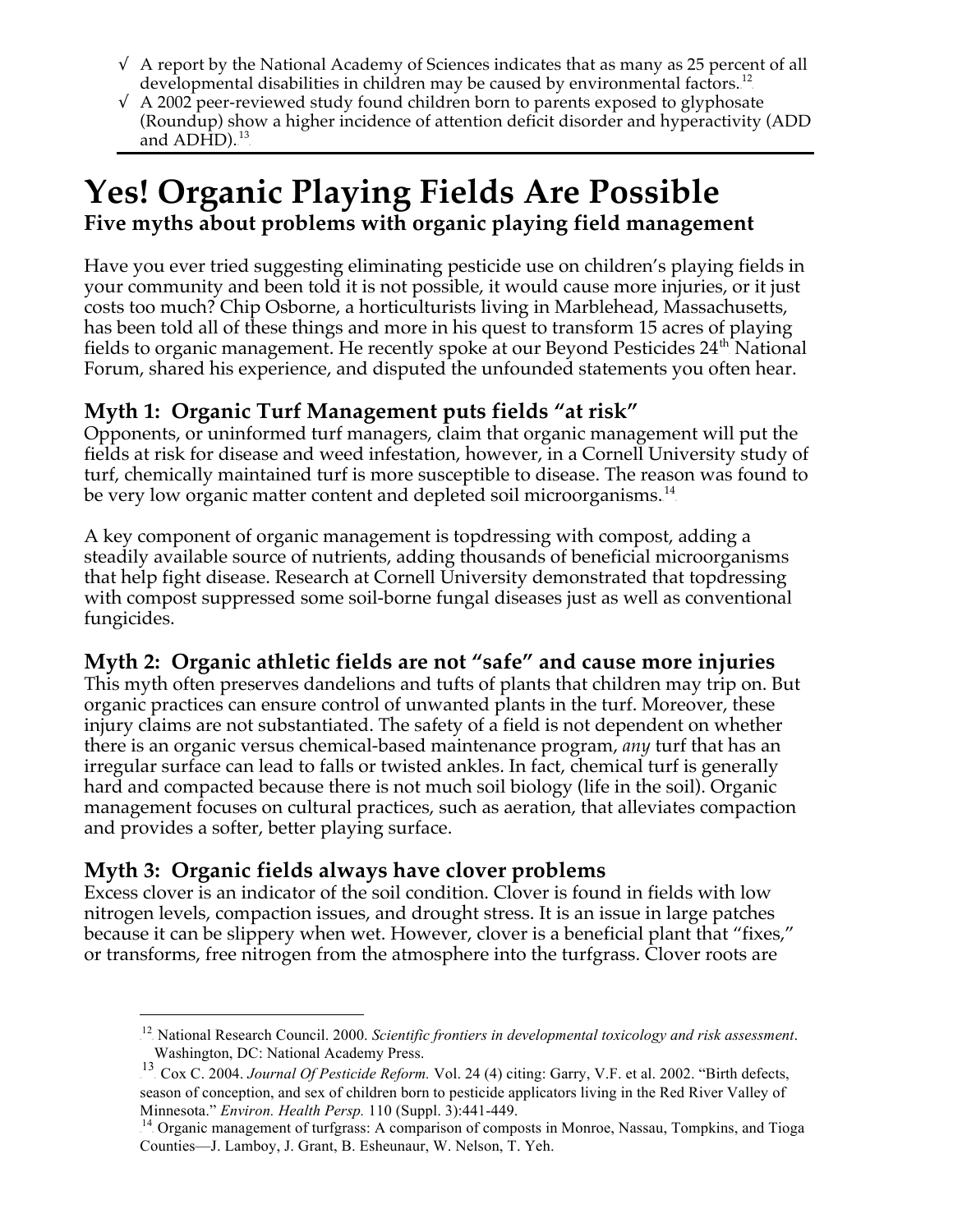extensive and provide significant resources to soil organisms, and it is extremely drought resistant, staying green long after turf goes dormant.

The organic turf manager recognizes the value of clover and other unwanted plants, sets a reasonable tolerance level, and uses sound horticultural practices such as pH management, fertilization, aeration, overseeding with proper grass seed, and proper watering to control them.

### **Myth 4: Organic turf management is prohibitively expensive**

This is another unsubstantiated, anecdotal statement by many naysayers, but when asked for hard and fast budget numbers to prove these claims, they aren't available. Most municipalities do not have accurate figures on the costs of their chemical programs. The question really is -What is the cost of NOT going organic? What is the cost of exposing developing children to known cancer causing, endocrine disrupting, and asthma triggering chemicals where they play for long hours?

Over the past five years, Chip transformed 15 acres of playing fields to organic care, now at a cost of \$2400-\$3000 per 2 acre playing field, not including mowing costs. A conventional fully chemically-treated athletic field by TruGreen ChemLawn for the same area is estimated at  $$3400.<sup>15</sup>$  While initial costs to transition a chemical-dependent turf to organic care can be higher, in the long-run costs will be lower as inputs, like fertilizer and water, decrease. You are also no longer paying for annual chemical treatments.

## **Myth 5: Organic Fields Need to Be Rested**

Once again, this is not a chemical versus organically-managed field issue. All fields ideally should be rested for recuperative growth. Athletic activity naturally tears up turf from the soil, especially football, leaving open areas for opportunistic weeds to grow. Prepping the area and spreading a repair mixture of compost and seed that quickly establishes as soon as possible will fill in the area and negate the need for herbicides down the road.

## **Alternatives to Pesticides**

A Cornell University Athletic Turf Study, whose funding was pulled before completion, sampled soil at five Orange County, NY, public school playing fields and analyzed the samples for pH, nutrients, and soil compaction. Weed populations were also mapped. Cornell researchers noted the common trends as lack of adequate topsoil, soil compaction, overuse and multipurpose fields, limited funds for maintenance, and limited maintenance staff and equipment. Cornell researchers also state that it became apparent that we need to educate more than the building and grounds personnel. School administrators, funding sources, athletic directors, coaches, teachers, parents, and students all need to be educated on maintenance issues.<sup>16</sup> We add that they should be educated on the health effects of pesticides as well.

There is not a quick and easy step-by-step formula for maintaining every sports field because there are site specific conditions and varying sports needs. It is necessary to utilize information gathered in site analysis to develop a site specific management plan. As Paul Sachs states in his book, *Managing Healthy Sports Fields: a guide to using organic materials for low-maintenance and chemical-free playing fields (2004),* "Ecological turf

 $\overline{a}$ <sup>15</sup>. Phone discussion with TruGreen Chemlawn, July 5, 2006.

<sup>&</sup>lt;sup>16</sup>. http://www.nysipm.cornell.edu/grantspgm/projects/proj01/comm/baglia.asp